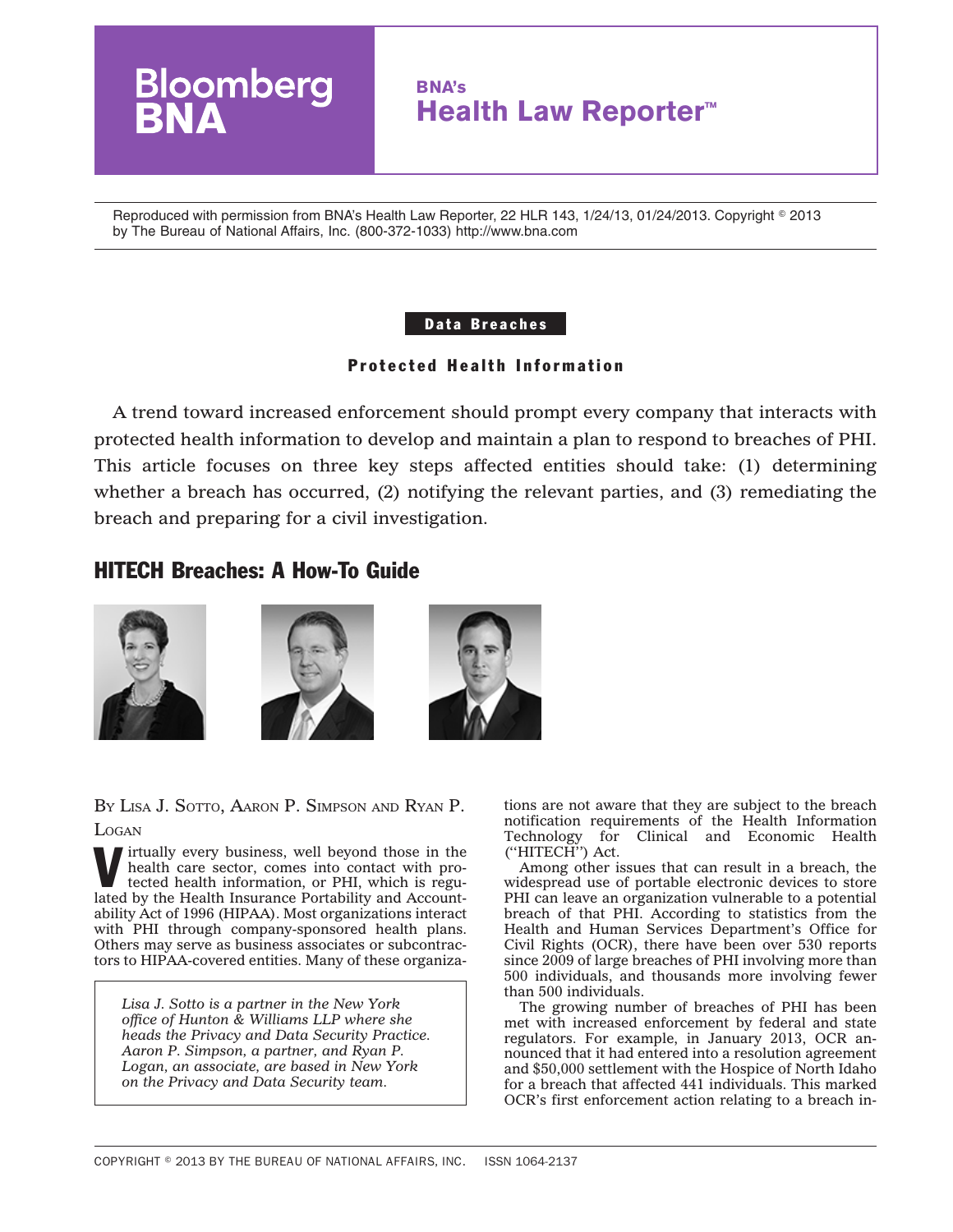volving fewer than 500 affected individuals. In March 2012, OCR levied its first civil penalty resulting from a breach of unsecured PHI. BlueCross Blue Shield of Tennessee agreed to pay \$1.5 million to settle potential HIPAA violations related to the October 2009 theft of 57 unencrypted hard drives containing the PHI of its members. At the state level, Minnesota Attorney General Lori Swanson entered into a \$2.5 million settlement with Accretive Health in July 2012 for a security breach that compromised patient data.

The trend toward increased enforcement should prompt every company that interacts with PHI to develop and maintain a plan to respond to breaches of PHI. This article focuses on the three key steps affected entities should take: (1) determining whether a breach has occurred; (2) notifying the relevant parties; and (3) remediating the breach and preparing for a civil investigation.

#### Determining Whether a Breach of PHI Has Occurred

In 2009, the HITECH Act established a statutory requirement for breach notification. The Breach Notification Rule, issued in January 2013, implements the HITECH Act's requirements and defines a breach as ''the acquisition, access, use, or disclosure of protected health information in a manner not permitted under [the HIPAA Privacy Rule] which compromises the security or privacy of the protected health information.'' The phrase ''compromises the security or privacy of the protected health information'' was defined in the August 2009 [Interim Breach Notification Rule](http://edocket.access.gpo.gov/2009/pdf/E9-20169.pdf) to mean ''poses a significant risk of financial, reputational, or other harm to the individual.'' This harm threshold will remain in place until Sept. 23, 2013.

On Jan. 17, 2013, HHS announced the [Final Omnibus](https://s3.amazonaws.com/public-inspection.federalregister.gov/2013-01073.pdf) [HIPAA Rule,](https://s3.amazonaws.com/public-inspection.federalregister.gov/2013-01073.pdf) which modified the Interim Breach Notification Rule. The final rule replaced the harm threshold, which had imposed a notification requirement only where there was a "significant risk" of harm to an individual, with a presumption that any acquisition, access, use, or disclosure of PHI not permitted under the Privacy Rule would be considered a breach unless the covered entity or business associate could demonstrate that ''there is a low probability that the [PHI] has been compromised based on a risk assessment.''

The risk assessment to be made under this section must include consideration of four factors: (1) whether the acquisition, access, use, or disclosure of the PHI violates the HIPAA Privacy Rule; (2) whether the PHI involved was ''unsecured,'' (3) whether an exception to the definition of ''breach'' may apply; and (4) whether there was a low probability that the PHI has been compromised.

The first criterion to establish the existence of a breach of PHI is that the acquisition, access, use, or disclosure of PHI must violate the HIPAA Privacy Rule. Accordingly, any acquisition, access, use, or disclosure that is not permitted by the HIPAA Privacy Rule could equate to a potential breach of PHI. For example, a covered entity or business associate that uses or discloses more than the minimum amount of PHI necessary to serve the purpose of the use or disclosure potentially has violated the requirements of the Privacy Rule. The remaining three criteria also must be established.

With respect to the criterion requiring that the incident involve ''unsecured'' PHI, HHS has provided a definition of the relevant term. ''Unsecured'' PHI is any PHI that is "not rendered unusable, unreadable, or indecipherable'' through the use of certain technologies (*i.e.*, encryption) or methodologies (*i.e.*, shredding paper records or purging electronic hard drives) specified by HHS. Accordingly, if PHI is not either encrypted or securely destroyed, it may be the subject of a breach if the PHI is compromised.

The third criterion addresses exceptions to the definition of ''breach.'' The Breach Notification Rule indicates that a ''breach'' does not include: (1) any unintentional acquisition, access, or use of PHI by a workforce member or authorized person, if made in good faith and within the scope of authority, and if there is no further impermissible use or disclosure; (2) any inadvertent disclosure of PHI by a person authorized to access PHI at a covered entity or business associate to another person authorized to access PHI at the same organization (or organized health care arrangement in which the covered entity participates), and the PHI is not further impermissibly used or disclosed; and (3) a disclosure of PHI where a covered entity or business associate has a good faith belief that the unauthorized recipient would not reasonably have been able to retain the information.

The final step (and fourth criterion) in establishing whether a breach has occurred is to conduct a risk assessment to determine whether there is a ''low probability'' that the PHI has been compromised. The risk assessment must include consideration of the following four factors:

- (1) The nature and extent of the PHI involved, including the types of identifiers and the likelihood of reidentification;
- (2) the unauthorized person who used the PHI or to whom the disclosure was made;
- (3) whether the PHI was actually acquired or viewed; and
- (4) the extent to which the risk to the PHI has been mitigated.

For the first factor, organizations should consider whether any PHI involved in a potential breach is ''of a more sensitive nature.'' For example, Social Security numbers and detailed clinical information would be considered more sensitive than a list of patient treatment dates because, as HHS indicated, such sensitive data ''could be used by an unauthorized recipient in a manner adverse to the individual or otherwise used to further the unauthorized recipient's own interests.''

With respect to the second factor, disclosures to another HIPAA-regulated entity or to a federal agency, for example, may result in a ''lower probability that the [PHI] has been compromised since the recipient of the information is obligated to protect the privacy and security of the information in a similar manner as the disclosing entity.''

The third factor typically would involve a forensic analysis or investigation. For example, an entity that recovers a lost or stolen laptop would examine it to determine whether the PHI on the laptop actually was viewed or accessed.

The fourth factor might involve reaching out to the unauthorized recipient of the PHI and obtaining from that recipient ''satisfactory assurances that the information will not be further used or disclosed (through a confidentiality agreement or similar means) or will be destroyed.'' HHS noted in the Final Omnibus Rule that